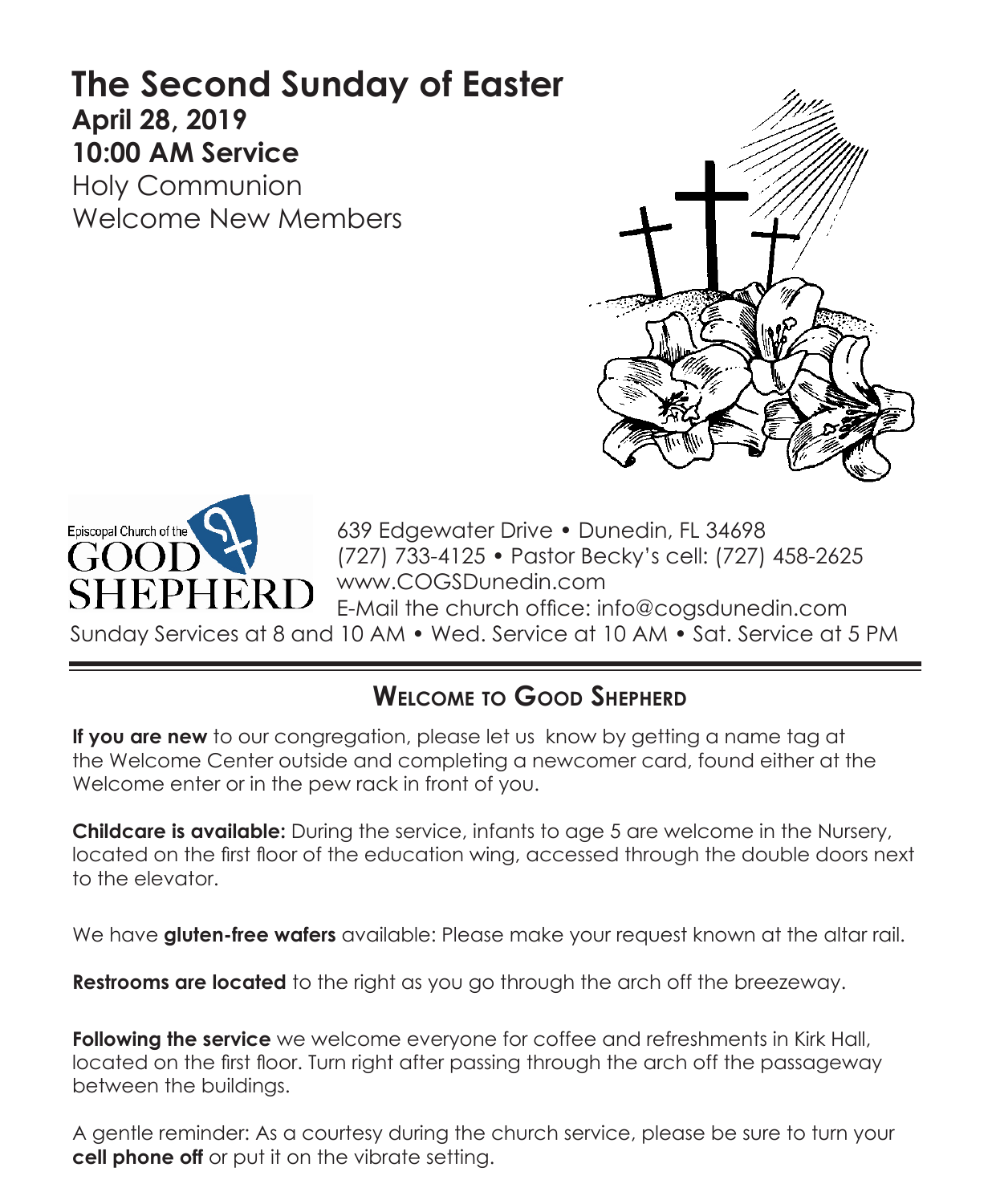## **Gathering for Worship**

*[During the Prelude, please prepare for worship by observing attentive silence.]*

## **Prelude** *O Sons and Daughters* J. Dandrieu

*[Please stand when the chimes sound.]*

Symbols in the Bulletin:  $\mathbb D$  Priest,  $\mathbb D$  Deacon, **G** Congregation,  $\mathbb D$  Leader,  $\mathbb D$  Everyone.

**Gathering Hymn** *That Easter Day with Joy Was Bright* 193, vs. 1,2,4

*[Please stand.]*

C *That Easter day with joy was bright, the sun shone out with fairer light, when, to their longing eyes restored, the apostles saw their risen Lord.*

*His risen flesh with radiance glowed; his wounded hands and feet he showed; those scars their solemn witness gave that Christ was risen from the grave.*

*O Lord of all, with us abide in this our joyful Eastertide; from every weapon death can wield thine own redeemed for ever shield.*

**Welcome, Announcements and Mission Moment**

*[Please be seated.]*

### **Easter Acclamation**

- P Alleluia! Christ is risen!
- C **The Lord is risen indeed! Alleluia!**

## **Gathering Prayer**

*[Please stand.]*

- P We gather in the name of our Easter God:
- C **Our Risen Lord transforms darkness into light, hatred into tolerance, despair into hope.**
- P We rejoice in the power of our Easter God:
- C **Our Father's love redeems every Good Friday nightmare into the promise of eternal life.**
- P We embrace the purposes of our Easter God:
- C **The Holy Spirit challenges us to leave tomb-like safety and invites us to live our faith boldly.**
- P We are Easter people:
- C **We are a sign that indeed miracles happen, and that with God, all things are possible.**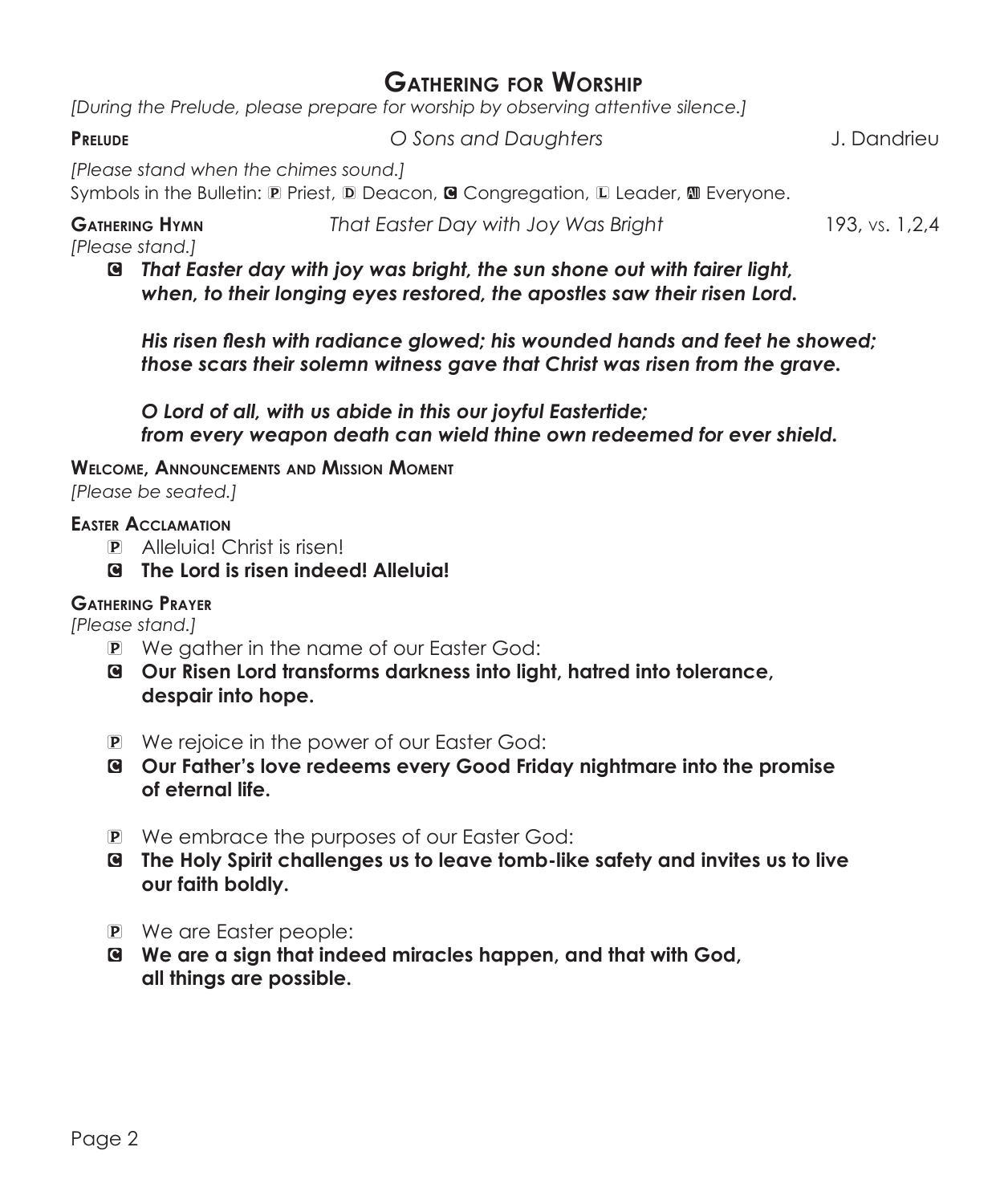

## **Collect of the Day**

- P The Lord be with you.
- C **And also with you.**
- P Let us pray… O God of life, you reach out to us amid our fears with the wounded hands of your risen Son. By your Spirit's breath revive our faith in your mercy, and strengthen us to be the body of your Son, Jesus Christ, our Savior and Lord, who lives and reigns with you and the Holy Spirit, one God, now and forever.
- C **Amen.**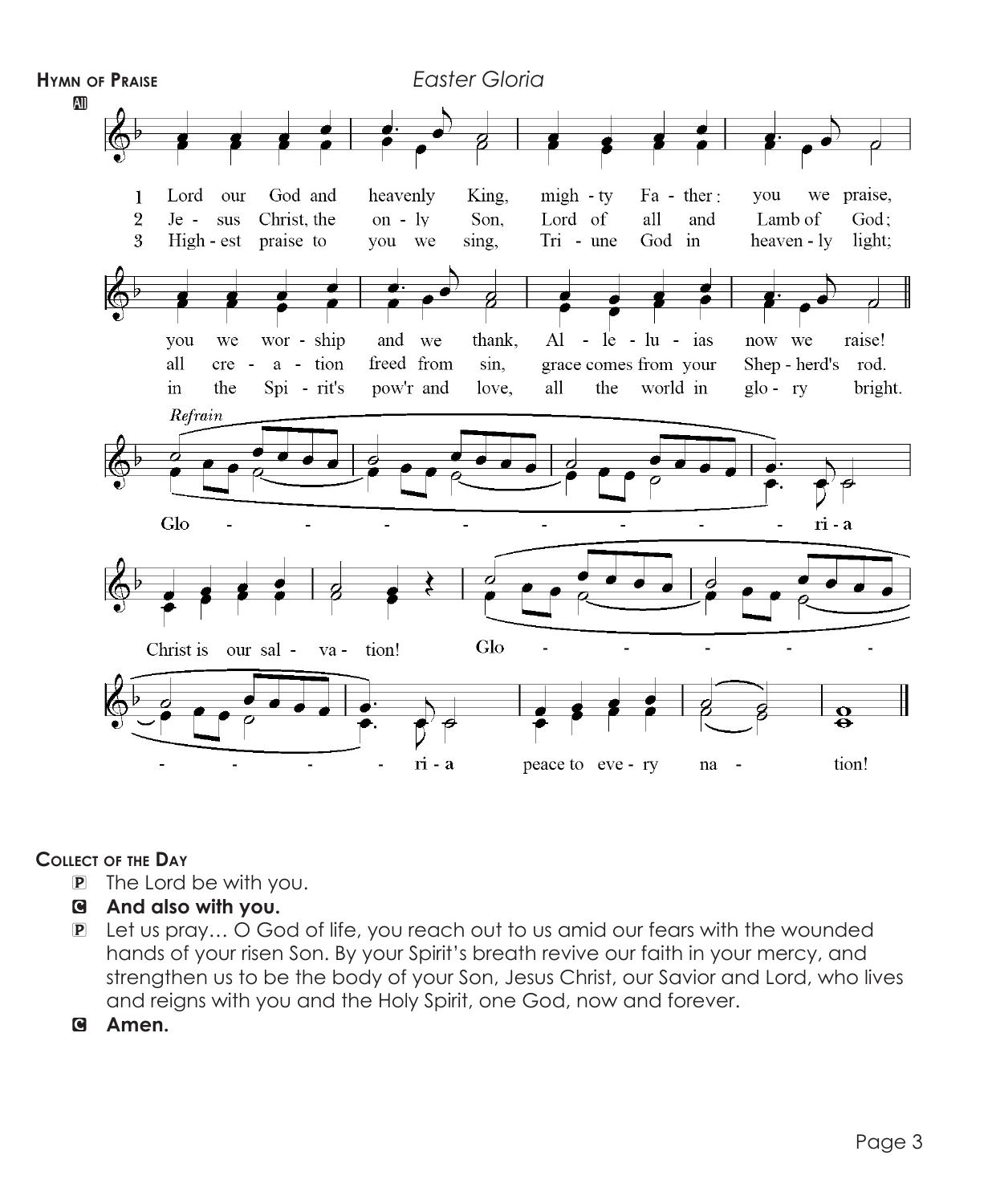## **Word of God**

**The Readings:** Judges 6:14–17, 37–40 • Psalm 150 • Acts 5:27–32 • John 20:19–31 *[Please be seated.]*

The First Reading:

L *The First Reading is taken from Judges, chapter 6…*

 Then the Lord turned to him and said, "You have strength, so go and rescue Israel from the power of Midian. Am I not personally sending you?"

But again Gideon said to him, "With all due respect, my Lord, how can I rescue Israel? My clan is the weakest in Manasseh, and I'm the youngest in my household."

The Lord replied, "Because I'm with you, you'll defeat the Midianites as if they were just one person."

Then Gideon said to him, "If I've gained your approval, please show me a sign that it's really you speaking with me.

"I'm now putting a wool fleece on the threshing floor. If there is dew only on the fleece but all the ground is dry, then I'll know that you are going to rescue Israel through me, as you have declared." And that is what happened. When he got up early the next morning and squeezed the fleece, he wrung out enough dew from the fleece to fill a bowl with water.

Then Gideon said to God, "Don't be angry with me, but let me speak just one more time. Please let me make just one more test with the fleece: now let only the fleece be dry and let dew be on all the ground." And God did so that night. Only the fleece was dry, but there was dew on all the ground.

- L The Word of the Lord.
- C **Thanks be to God.**

Metrical Psalm 150: [Tune: *O for a Thousand Tongues*]

*Within God's temple, give God praise; In heaven above, give praise; For all God's greatness, give God praise; For mighty acts, give praise.*

*Upon the ram's horn, give God praise; With lyre and harp, give praise; With dance and timbrel, give God praise; With strings and pipe, give praise.*

*With clashing cymbals, give God praise; With cymbals loud, give praise; Let all that breathes now give God praise; With hallelujah, praise!*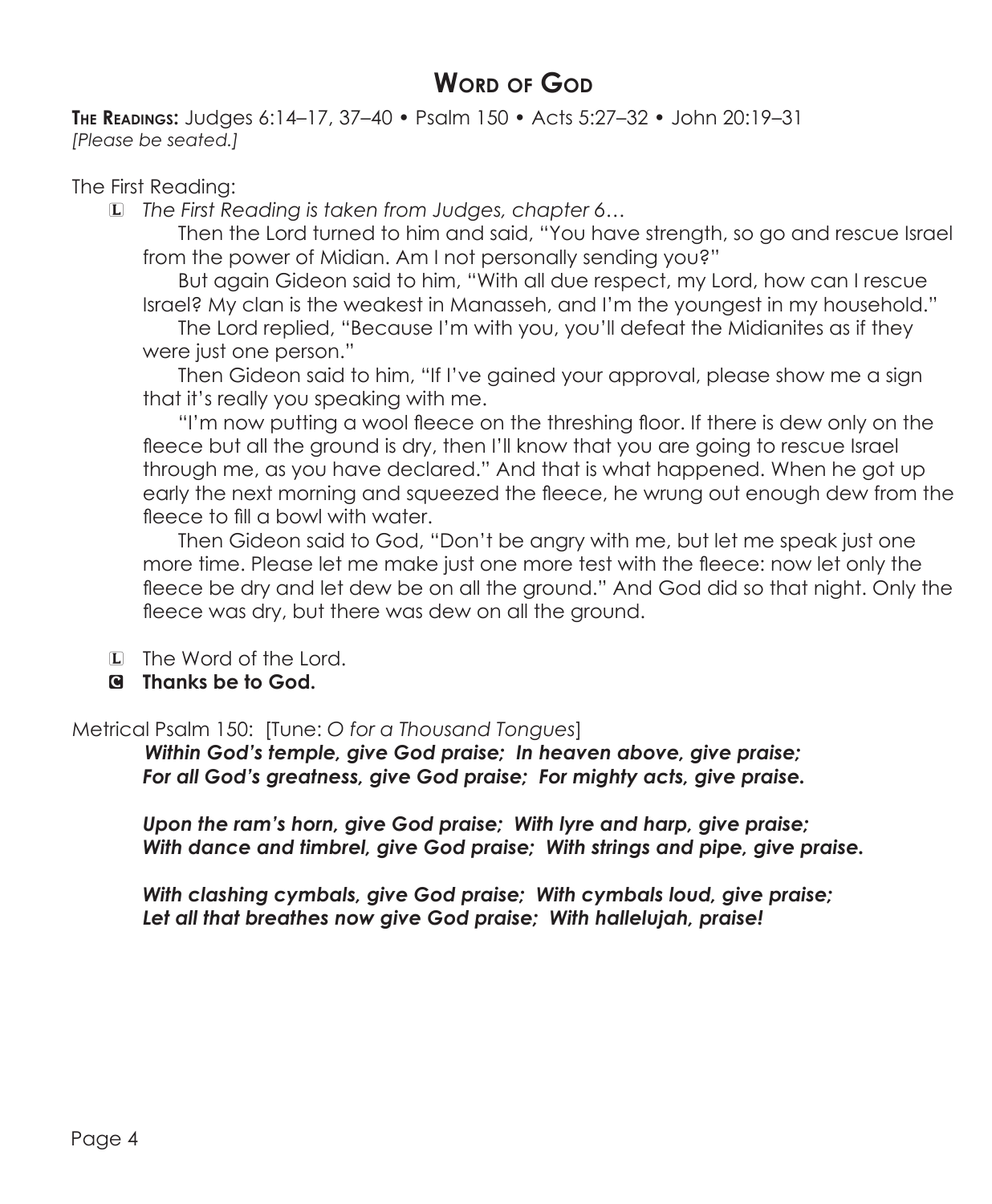The Second Reading:

L *The Second Reading is taken from Acts, chapter 5…*

The apostles were brought before the council where the high priest confronted them: "In no uncertain terms, we demanded that you not teach in this name. And look at you! You have filled Jerusalem with your teaching. And you are determined to hold us responsible for this man's death."

Peter and the apostles replied, "We must obey God rather than humans! The God of our ancestors raised Jesus from the dead—whom you killed by hanging him on a tree. God has exalted Jesus to his right side as leader and savior so that he could enable Israel to change its heart and life and to find forgiveness for sins. We are witnesses of such things, as is the Holy Spirit, whom God has given to those who obey him."

L The Word of the Lord.



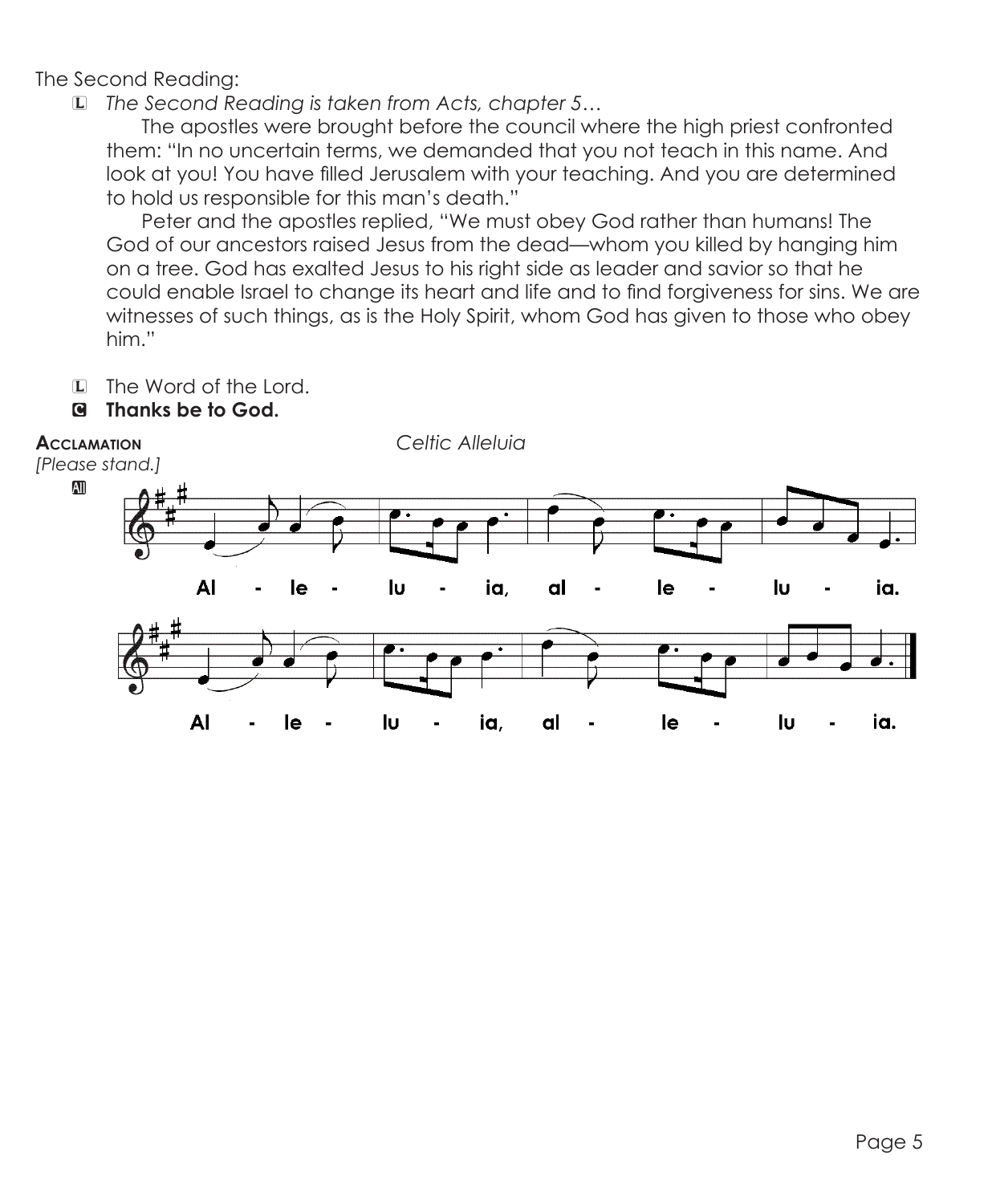## The Gospel:

- D The Holy Gospel of our Lord Jesus Christ according to John.
- C **Glory to you, Lord Christ.**
- D It was still the first day of the week. That evening, while the disciples were behind closed doors because they were afraid of the Jewish authorities, Jesus came and stood among them. He said, "Peace be with you." After he said this, he showed them his hands and his side. When the disciples saw the Lord, they were filled with joy. Jesus said to them again, "Peace be with you. As the Father sent me, so I am sending you." Then he breathed on them and said, "Receive the Holy Spirit. If you forgive anyone's sins, they are forgiven; if you don't forgive them, they aren't forgiven."

Thomas, the one called Didymus, one of the Twelve, wasn't with the disciples when Jesus came. The other disciples told him, "We've seen the Lord!"

But he replied, "Unless I see the nail marks in his hands, put my finger in the wounds left by the nails, and put my hand into his side, I won't believe."

After eight days his disciples were again in a house and Thomas was with them. Even though the doors were locked, Jesus entered and stood among them. He said, "Peace be with you." Then he said to Thomas, "Put your finger here. Look at my hands. Put your hand into my side. No more disbelief. Believe!"

Thomas responded to Jesus, "My Lord and my God!"

Jesus replied, "Do you believe because you see me? Happy are those who don't see and yet believe."

Then Jesus did many other miraculous signs in his disciples' presence, signs that aren't recorded in this scroll. But these things are written so that you will believe that Jesus is the Christ, God's Son, and that believing, you will have life in his name.

D The Gospel of the Lord.

C **Praise to you, Lord Christ.**

**SERMON** Cindy Roehl

*[Please be seated.]*

**Sermon Hymn** *Joyful, Joyful 376*

a *Joyful, joyful, we adore thee, God of glory, Lord of love; hearts unfold like flowers before thee, praising thee, their sun above. Melt the clouds of sin and sadness; drive the dark of doubt away; giver of immortal gladness, fill us with the light of day.*

*All thy works with joy surround thee, earth and heaven reflect thy rays, stars and angels sing around thee, center of unbroken praise. Field and forest, vale and mountain, blooming meadow, flashing sea, chanting bird and flowing fountain, call us to rejoice in thee.*

*Thou art giving and forgiving, ever blessing, ever blest, well-spring of the joy of living, ocean-depth of happy rest! Thou our Father, Christ our Brother: all who live in love are thine; teach us how to love each other, lift us to the joy divine.*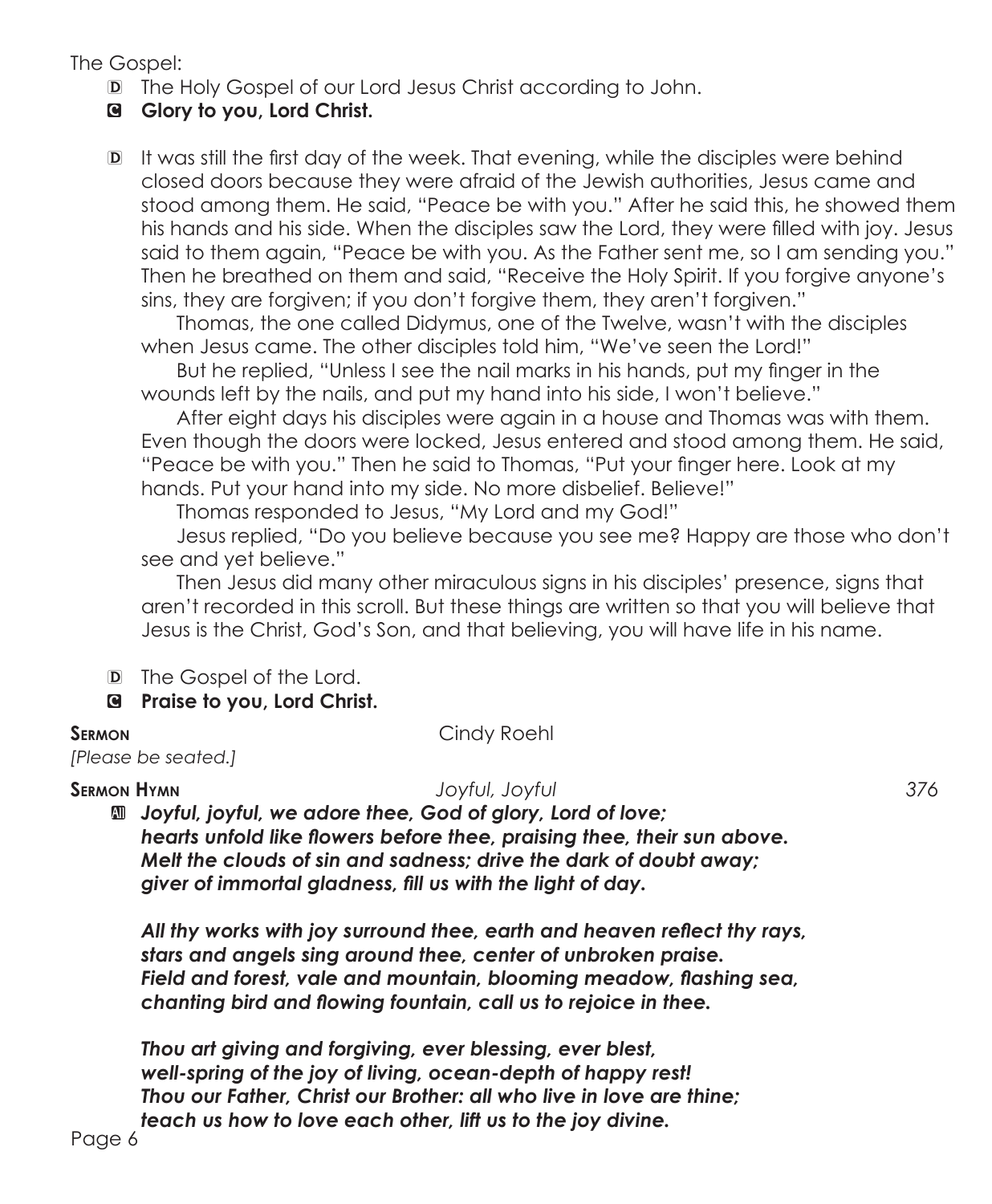## **The Nicene Creed**

*[Please stand.]*

 $\mathbf{M}$  We believe in one God, the Father, the Almighty, maker of heaven and earth,  **of all that is, seen and unseen.**

 **We believe in one Lord, Jesus Christ, the only Son of God, eternally begotten of the Father, God from God, Light from Light, true God from true God, begotten, not made, of one Being with the Father. Through him all things were made. For us and for our salvation he came down from heaven: by the power of the Holy Spirit he became incarnate from the Virgin Mary, and was made man. For our sake he was crucified under Pontius Pilate; he suffered death and was buried. On the third day he rose again in accordance with the Scriptures; he ascended into heaven and is seated at the right hand of the Father. He will come again in glory to judge the living and the dead, and his kingdom will have no end.**

 **We believe in the Holy Spirit, the Lord, the giver of life, who proceeds from the Father and the Son. With the Father and the Son he is worshiped and glorified. He has spoken through the Prophets. We believe in one holy catholic and apostolic Church. We acknowledge one baptism for the forgiveness of sins. We look for the resurrection of the dead, and the life of the world to come. Amen.**

### **Prayers of the People**

*[Please stand, kneel, or sit, as you choose.]*

- D Rejoicing in the mighty acts of God who has delivered all people from sin and death through the resurrection of Jesus Christ, let us lift our voices and pray.
- L Risen Lord, we pray for your Church, that it may continue your work of reconciling all people to God; for our clergy and our bishops; for the many lay people who serve the church and serve others through the church.
- C **We pray for all gathered here in worship and prayer, here and around the world.**
- L Risen Lord, we pray that the joy of Easter may ever grow within us and the nations and peoples of the world, that the powers that oppress and destroy may cease.
- C **We pray that a passion for justice, peace, and the common good will fill each of our hearts, and for the Spirit to guide us in lives of active faith.**
- L Risen Lord, we pray for those who are sick, those who suffer, and those who struggle, [especially for… *add names from notebook*]. Please add the names of those on your heart, either silently or aloud. [*Leave time…*] Comfort, restore and heal them.
- C **We pray that the troubles facing us will teach us that we endure nothing alone, but that you are always present, creating, redeeming and sustaining us every step of our journey through life.**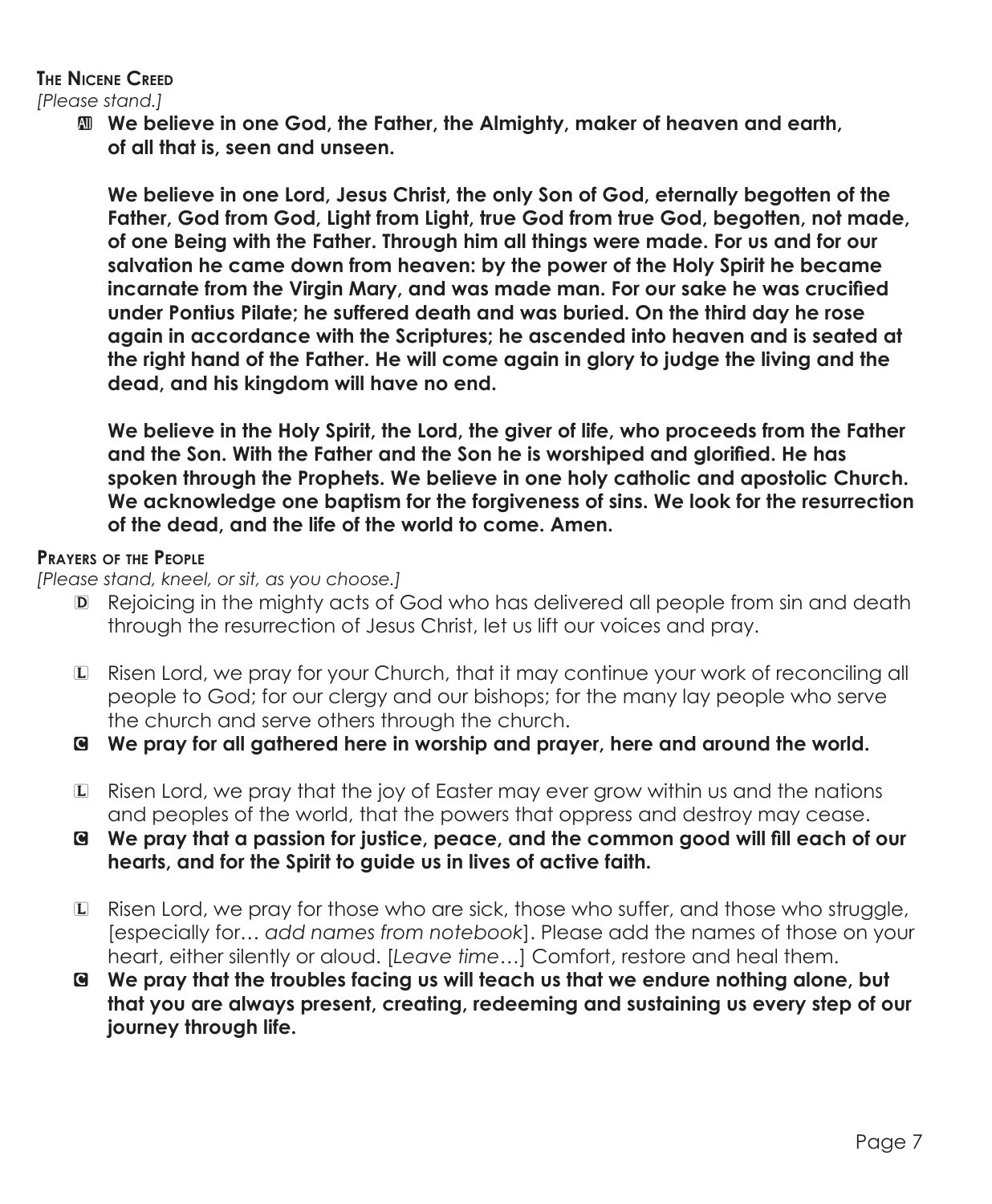the blessings of this life, [especially… *read items from notebook.*] Grant us a sense of joy and wonder in all your works. C **We give thanks for our lives and the lives of our families, friendships, and neighbors near and far, and praise you for your mercy and care for us.**

L Risen Lord, we give thanks for the multitude of gifts you shower upon us, for the beauty of this home you have created for us, and especially for the flowers given today to your glory in loving memory of Anne Marie Kuratnick by her family, and for

- L Risen Lord, we pray for those who have died, [especially for… *add names from notebook*]. Please add the names of those on your heart, silently or aloud. [*Leave time …*] May the hope born of Easter give both them and us peace, acceptance and renewal.
- C **Heavenly Father, grant that all who now celebrate these joyful holy days here on earth may praise you forever, with all the angels and saints in heaven. We ask this through your risen Son, Jesus Christ our Lord. Amen.**

## **Prayers and Blessings**

[Those celebrating birthdays, anniversaries or special occasions may receive an individual blessing.]

## **Welcome New Members**

## **The Greeting of Peace**

*[Please stand.]*

- P The peace of the Lord be always with you.
- C **And also with you.** (*All may greet one another in the name of the Lord.*)

## **The Holy Communion**

## **Offertory Sentence**

D Yours, O Lord, is the greatness, the power, the glory, the victory, and the majesty. For everything in heaven and on earth is yours. Yours, O Lord, is the kingdom, and you are exalted as head over all. Bring your tithes, gifts and offerings with a heart full of gladness.

**Offertory** *This Joyful Eastertide* C. Wood

*[Please be seated.]*

## **Presentation**

*[Please stand when the plates are given to the Deacon.]*

D We gladly present the fruits of our lives to the God who creates us, redeems us and sustains us. May we have the grace to use them to heal God's world.

**Presentation Hymn** *Were the Whole Realm of Nature Mine* 474, vs. 4

a *Were the whole realm of nature mine, that were an offering far too small; love so amazing, so divine, demands my soul, my life, my all.*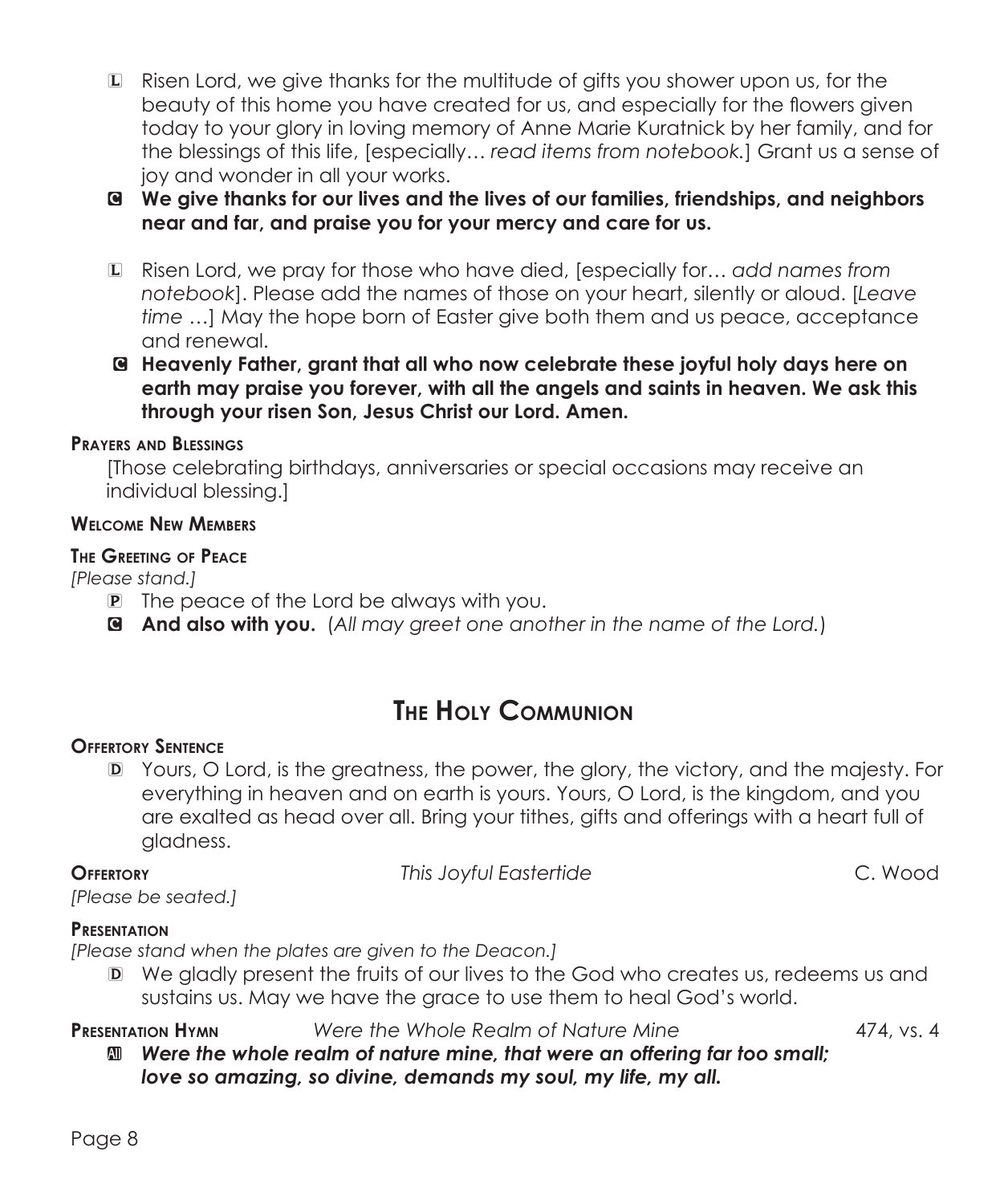**Eucharistic Prayer** [Enriching Our Worship 1]

- P The Lord be with you.
- C **And also with you**.
- P Lift up your hearts.
- C **We lift them to the Lord**.
- P Let us give thanks to the Lord our God.
- C **It is right to give our thanks and praise.**
- P It is truly right, and good and joyful, to give you thanks, all-holy God, source of life and fountain of mercy. You have filled us and all creation with your blessing and fed us with your constant love; you have redeemed us in Jesus Christ and knit us into one body. Through your Spirit you replenish us and call us to fullness of life. We praise you for the glorious resurrection of our Savior Jesus Christ, the true Paschal Lamb who gave himself to take away our sin, who in dying has destroyed death, and in rising has brought us to eternal life. And so, with Mary Magdalene and Peter and all the witnesses of the resurrection, with earth and sea and all their creatures, and with Angels and Archangels, cherubim and seraphim, we lift our voices with all creation as we sing:

## **Sanctus** *Holy, Holy, Holy Lord*

*Holy, holy, holy Lord, God of power and might, heaven and earth are full of your glory. Hosanna in the highest. Blessed is he who comes in the name of the Lord. Hosanna in the highest. Hosanna in the highest.*

## *[Please stand or kneel, as you choose.]*

P Blessed are you, gracious God, creator of the universe and giver of life. You formed us in your own image and called us to dwell in your infinite love. You gave the world into our care that we might be your faithful stewards and show forth your bountiful grace. But we failed to honor your image in one another and in ourselves; we would not see your goodness in the world around us; and so we violated your creation, abused one another, and rejected your love.

Yet you never ceased to care for us, and prepared the way of salvation for all people. Through Abraham and Sarah you called us into covenant with you. You delivered us from slavery, sustained us in the wilderness, and raised up prophets to renew your promise of salvation. Then, in the fullness of time, you sent your eternal Word, made mortal flesh in Jesus. Born into the human family, and dwelling among us, he revealed your glory. Giving himself freely to death on the cross, he triumphed over evil, opening the way of freedom and life.

 On the night before he died for us, Our Savior Jesus Christ took bread, and when he had given thanks to you, he broke it, and gave it to his friends, and said: "Take, eat: This is my Body which is given for you. Do this for the remembrance of me."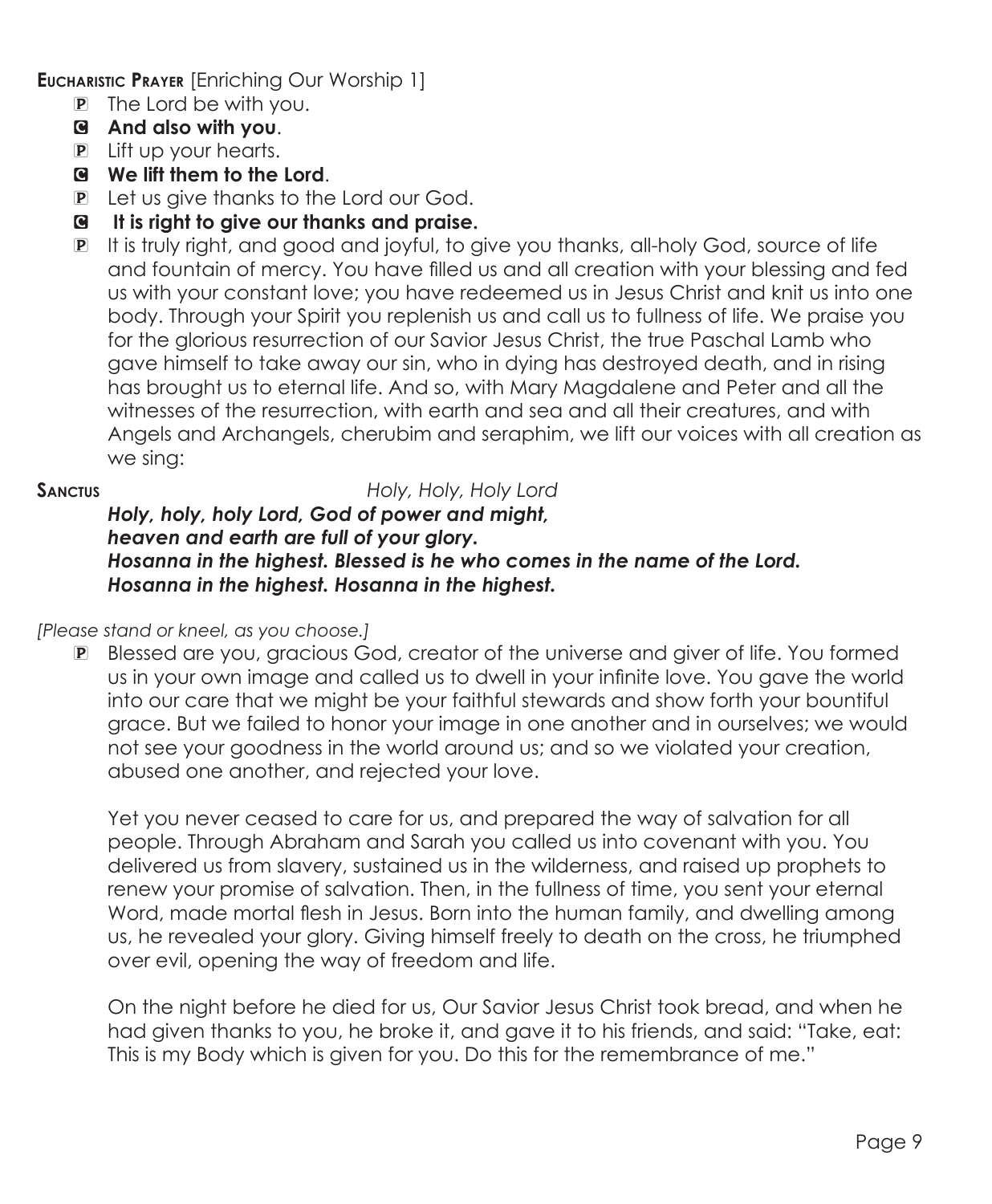P As supper was ending, Jesus took the cup of wine, and when he had given thanks, he gave it to them, and said: "Drink this, all of you: This is my Blood of the new Covenant, which is poured out for you and for all for the forgiveness of sins. Whenever you drink it, do this for the remembrance of me."

Therefore we proclaim the mystery of faith:

- $\mathbf{u}$  Christ has died. Christ is risen. Christ will come again.  **Remembering his death and resurrection, we now present to you from your creation this bread and this wine. By your Holy Spirit may they be for us the Body and Blood of our Savior Jesus Christ. Grant that we who share these gifts may be filled with the Holy Spirit + and live as Christ's Body in the world. Bring us into the everlasting heritage of your daughters and sons, that with all your saints, past, present, and yet to come, we may praise your Name for ever.**
- P Through Christ and with Christ and in Christ, in the unity of the Holy Spirit, to you be honor, glory, and praise, for ever and ever.



P And now as our Savior Christ has taught us, we are bold to say,

## **The Lord's Prayer**

a **Our Father, who art in heaven, hallowed be thy Name, thy kingdom come, thy will be done, on earth as it is in heaven. Give us this day our daily bread. And forgive us our trespasses, as we forgive those who trespass against us. And lead us not into temptation, but deliver us from evil. For thine is the kingdom, and the power, and the glory, for ever and ever. Amen.**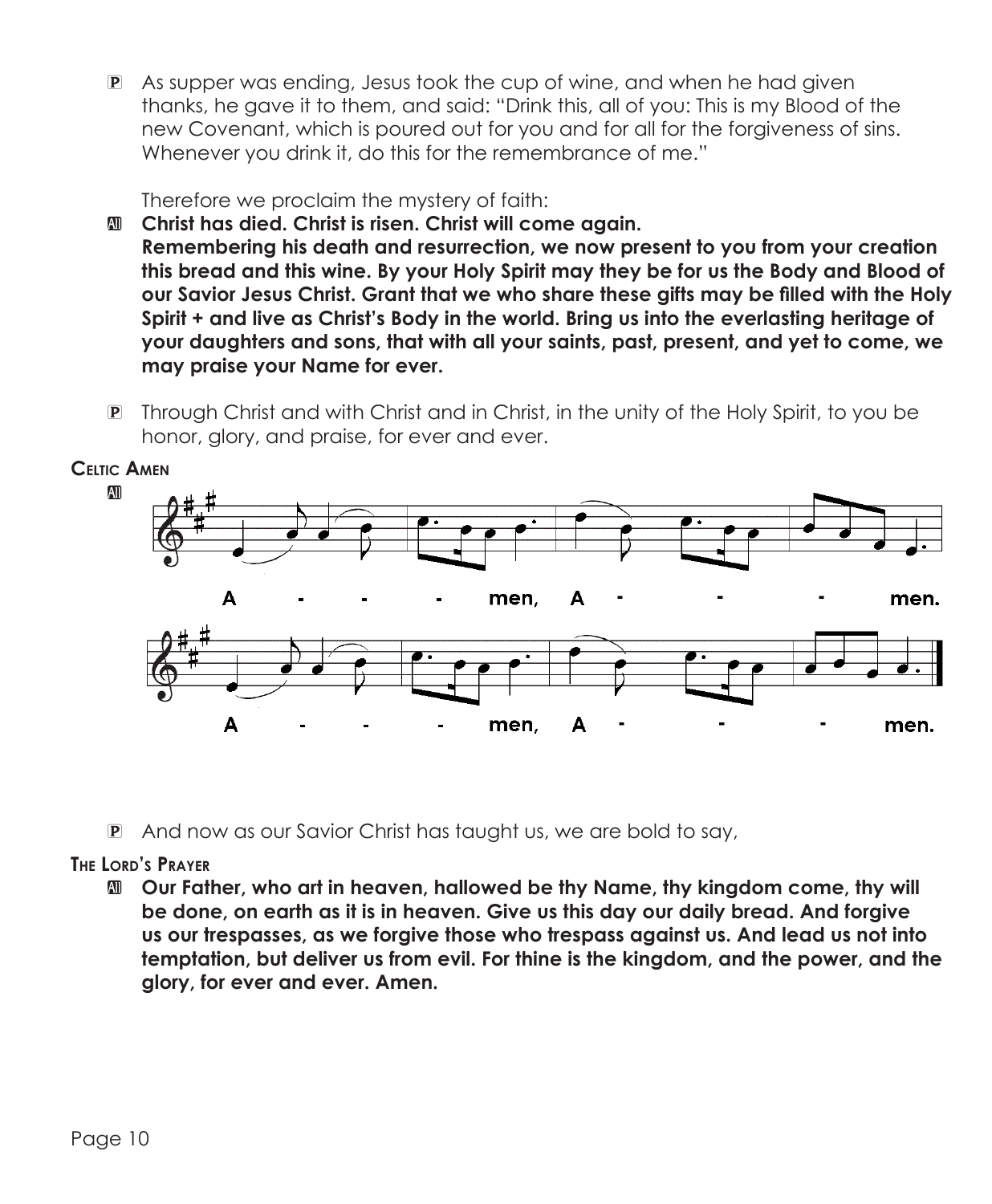### **The Breaking of the Bread**

- P Alleluia. God of promise, you have prepared a banquet for us.
- C **We come with joy to the Supper of the Lamb of God. Alleluia.**
- P The Gifts of God for the People of God. Take them in remembrance that Christ died for you, and feed on him in your hearts by faith, with thanksgiving.

*[You may be seated. All are welcome at the Lord's Table. Please follow the directions of the usher, who will let you know when it's your turn to go to the altar rail. You may stand or kneel. To receive, hold your hands in front of you, one palm over the other. The priest will place a wafer there. You may either consume it immediately, and then sip from the cup of wine when it comes to you, or, you may wait and dip the wafer into the wine. When you are finished, please return to your seat by the side aisle.]*

### **Our Prayer Team will be in the south narthex (at the back of the church) during Holy Communion to pray with you for healing, guidance, a loved one, or anything else on your heart.**

## **Choir Hymns**

*[Please remain seated.]*

**Chant** *Laudate Dominum*

*[Please repeat this chant until the musician stops playing the tune.]*

 C *Sing, praise and bless the Lord. Sing, praise and bless the Lord. Peoples! Nations! Alleluia!* 

## **Post Communion Prayer**

*[Please stand or kneel, as you choose.]*

- P Let us pray…
- C **God of abundance, you have fed us with the bread of life and cup of salvation; you have united us with Christ and one another; and you have made us one with all your people in heaven and on earth. Now send us forth in the power of your Spirit, that we may proclaim your redeeming love to the world and continue for ever in the risen life of Christ our Savior. Amen.**

## **The Blessing**

*[Please stand.]*

- P The God who is creating a new heaven and a new earth, who walks where least expected, who disturbs the comfortable and comforts the distressed, and whom death could not control, now sends you out to announce with your lives that the Lord is risen indeed. Go, you are blessed in the name of the Father, and of the Son, and of the Holy Spirit.
- C **Amen.**